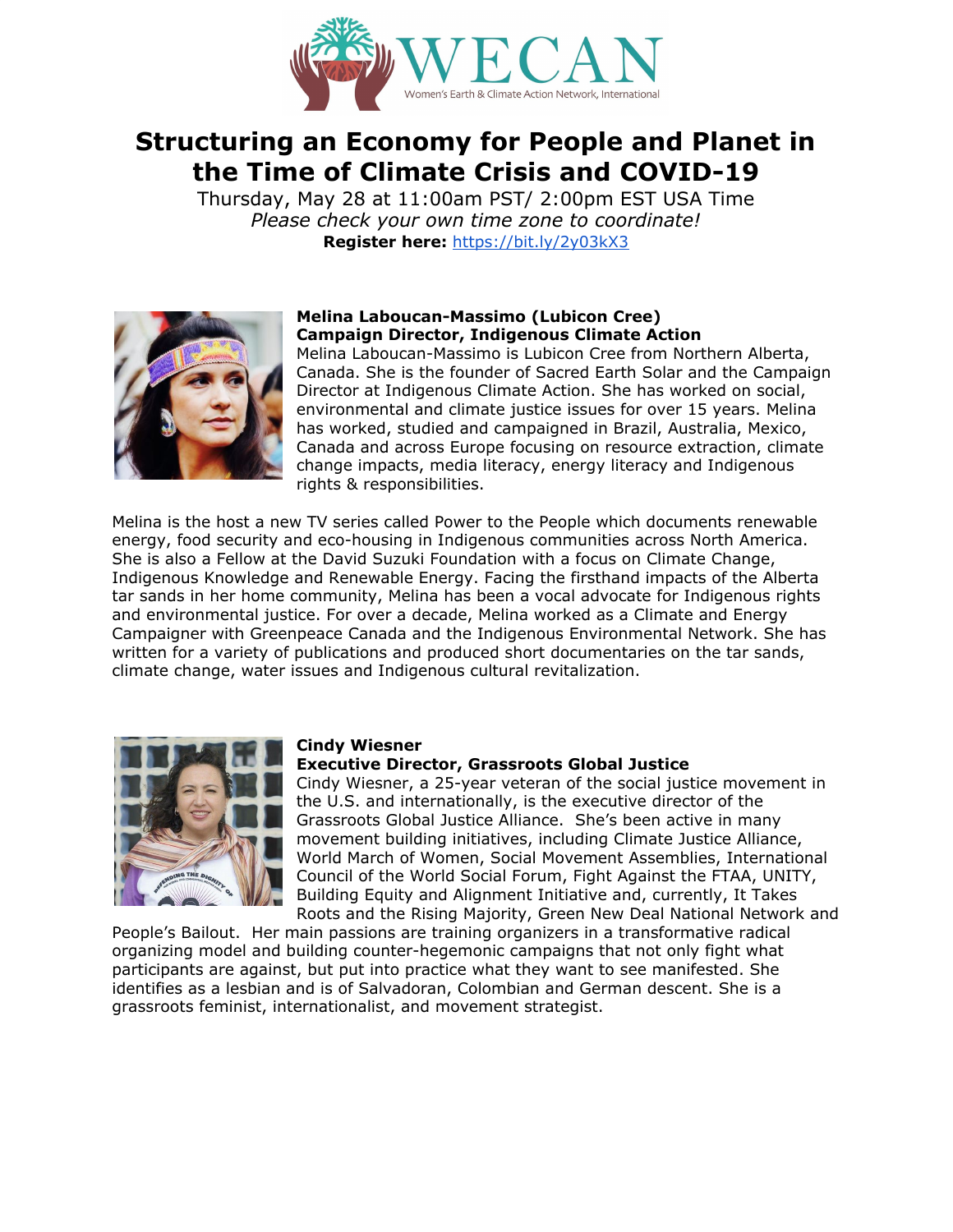

the continent.

#### **Ruth Nyambura African Eco-Feminists Collective, Kenya**

Ruth Nyambura is a Kenyan eco-feminist and researcher working on the intersections of ecological justice in Africa. Her work and activism uses a feminist political ecology lens to critically engage with the continent's and global food systems; challenging neoliberal models of agrarian transformation and amplifying the revolutionary work of small-holder farmers of Africa (most of them women), as well as rural agrarian movements offering concrete anti-capitalist alternatives to the ecological, economic and democratic crisis facing

#### **Dr. Julia Kim Program Director, Gross National Happiness (GNH) Center, Bhutan**

Dr. Julia Kim is the Program Director for the Gross National Happiness (GNH) Centre Bhutan [www.gnhcentrebhutan.org.](http://www.gnhcentrebhutan.org/) She joined the GNH Centre in 2013, after serving as a member of the International Expert Working Group for a New Development Paradigm (convened by the Royal Government of Bhutan). Through local and international partnerships, the GNH Centre leads initiatives that promote a more flourishing, equitable and sustainable world - based on New Economics principles, alternative progress measures, the growing science of wellbeing,

and sustainable development (Global Wellbeing Lab and The RIght Livelihood & GNH Program). Prior to living in Bhutan, Julia worked as a physician and HIV researcher in Africa and Asia, before serving with the United Nations (UNDP and UNICEF) in New York. She brings a background in programs, policy, and research in the fields of global health and sustainable development, and is a member of the Club of Rome and an associate of the Presencing Institute - a global network that views the integration of awareness-based practices as a core capacity of 21st-century innovation and leadership. Julia holds degrees from the University of Manitoba, Cornell University, Tufts University, and the London School of Hygiene and Tropical Medicine.



#### **Ellen Brown**

### **Attorney and Founder of the Public Banking Institute**

Ellen Brown is the founder of the Public Banking Institute and the author of a dozen books and hundreds of articles. She developed her research skills as an attorney practicing civil litigation in Los Angeles. In the best-selling Web of Debt (2007, 2012), she turned those skills to an analysis of the Federal Reserve and "the money trust," showing how this private cartel has usurped the power to create money from the people themselves and how we the people can get it back.

Ellen ran for California State Treasurer in 2014 with the endorsement of the Green Party garnering a record number of votes for a Green Party candidate. Her 330+ blog articles are at http://EllenBrown.com. The Public Banking Institute is at http://PublicBankingInstitute.org. She can be heard biweekly on "It's Our Money with Ellen Brown" on PRN.FM.